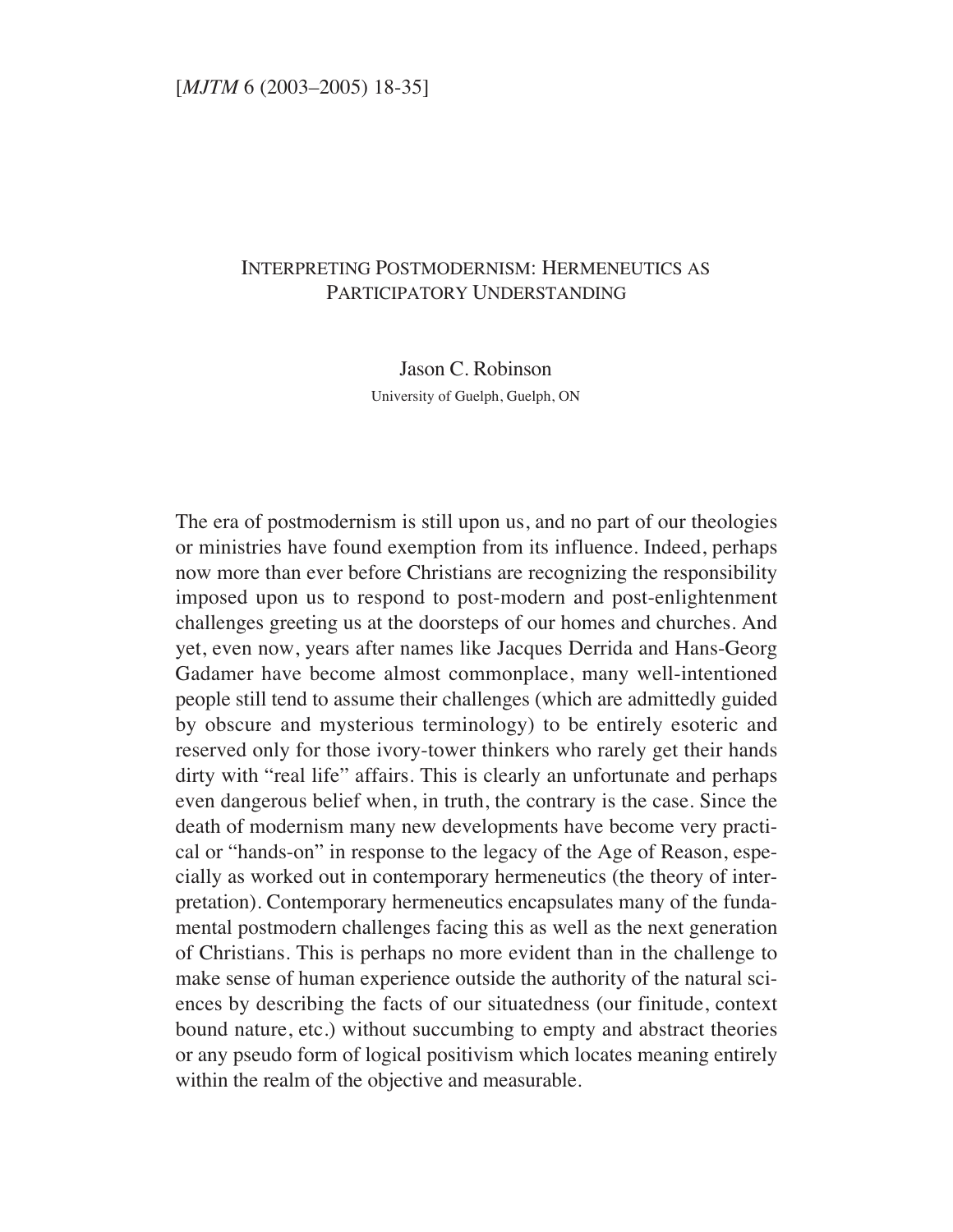In short, the importance of postmodern developments cannot be easily dismissed precisely because they impact so much of our everyday views and understandings of even the most rudimentary experiences. For example, believers have long recognized the distinction between head-knowledge and heart-knowledge—arguing that without religious experience, faith and belief are empty, and without Biblical authority or appeals to truth, experience often leads to empty emotionalism and irrationalism. This longstanding dilemma has been how we should mediate these extremes of head and heart. Surprisingly, even secular hermeneutics face similar concerns in the continued move away from the strictness of the Age of Reason, with its stifling rigidness, and the move toward experience itself as the source of understanding and meaning, including the dangers of empty emotionalism or subjectivism.

How then, may we begin to make sense of this post-rationalist (though not irrational), post-methodology, and post-objective (though not arbitrary or relative) way of thinking? How, if at all, does this foster ministry and the religious life of communities and individuals? My proposal is that one of the best ways to arbitrate between postmodernism and the church is through hermeneutics. More specifically, I propose that to begin to appreciate what is going on in the greater context of society, as well as locally, we should begin with an examination of hermeneutics which is characteristically "participatory." To that end, an examination of Paul Tillich's existential hermeneutics and Gadamer's philosophical hermeneutics is made in the following paper.<sup>1</sup>

Hermeneutics is a term often associated with the methodological interpretation of scripture, but it is no longer merely a tool or technique for exploring texts (legal, sacred, etc.). Rather, it has become, for many, the way to describe every event of human understanding. The relevance of hermeneutical thinking to church communities becomes manifold when one considers that acts of interpretation, practicality, applicability, understanding, etc. are no longer considered isolated or discrete elements of what we do (one moment applying truth, the next contem-

1. The history of interpretation is littered with attempts to articulate good, better, and best hermeneutics—the word itself being relatively new to the scene. If my purpose to show hermeneutics as necessarily participatory is correct then the question, What is hermeneutics? will be rather misguided. There are good reasons for why a participatory approach will confound simple explanation—except that the "is" of hermeneutics is a phenomenological description or description of "experience" rather than an attempt toward method, formula, and scheme.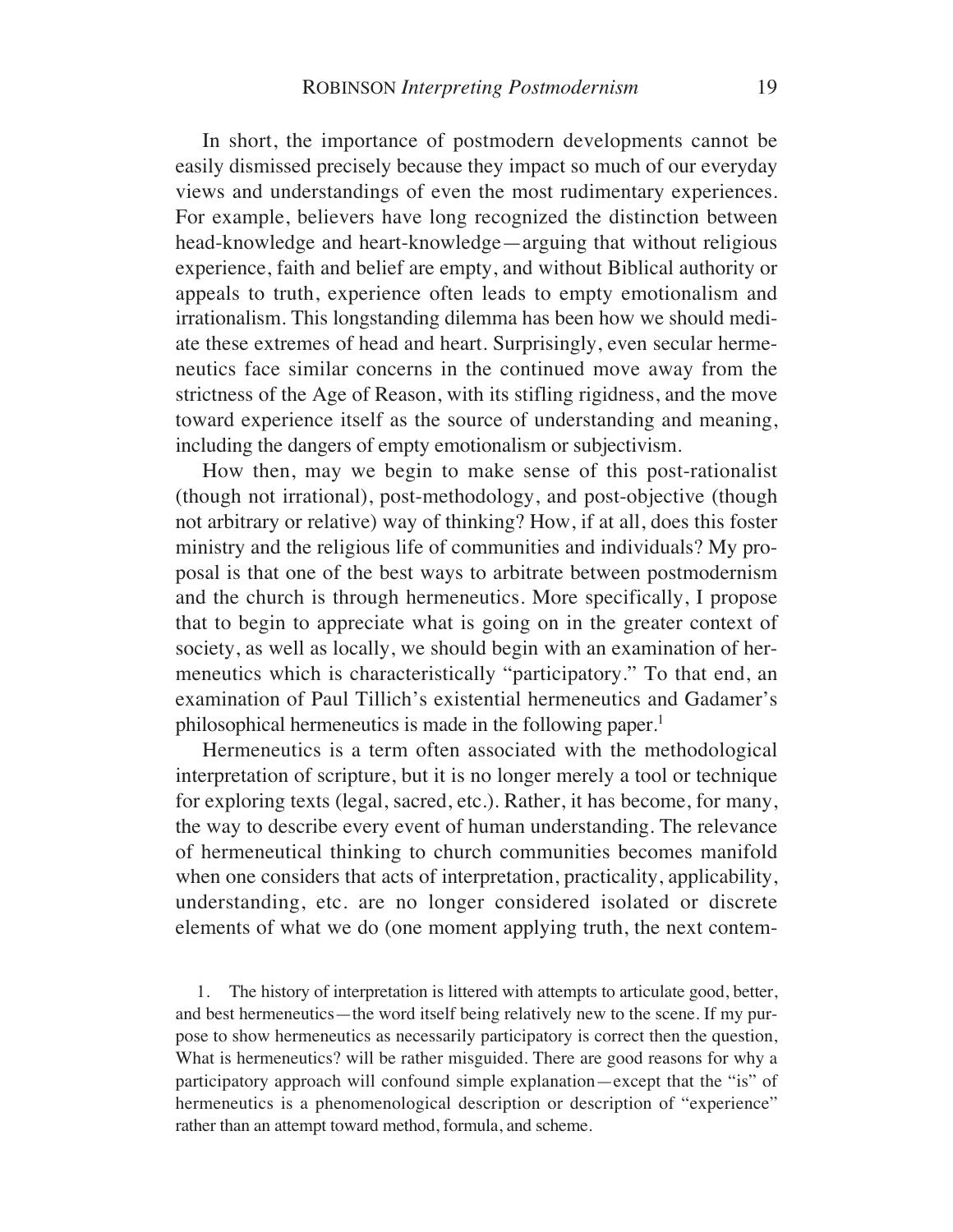plating it), but are all subsumed simultaneously under the grand mode of hermeneutical understanding—experience. Hermeneutics attempts to make this participatory understanding explicit and to show that application and theory or practice and understanding are not in anyway antithetic or mutually independent acts, but are necessarily joined in every act of coming-to-understand. All understanding is participation and participation always takes place in the context of practical concerns. Hence, every act of ministry and theology falls under the universality of the hermeneutical claim.

The stakes are high when the ultimate goal is understanding understanding, that is, making sense of sense. The claim to universality makes hermeneutics both practical and serious, relevant and audacious. If correct, contemporary hermeneutics, in all its various forms, is deserving of a household name. If incorrect, then it will eventually be seen as little more than a brash claim that seemed serious at the time, but really had no merit. Either way, the following broadly brushed outlines of two major hermeneutical thinkers is a beginning for sorting out the dilemmas faced by the church and its ministries aimed toward those living within a postmodern mood. To have any relevance at all, we must at least attempt a conversation with it.

# *Brief Outline*

First, this is an examination of the way in which Tillich's "religious symbol" and Gadamer's "fusion of horizons," including his notion of "play" or "game," overcome estrangement and alienation through participation. Tillich and Gadamer recognize, with stunning lucidity, the need to make connections between several dimensions of experience, namely, those dimensions typically segmented between the natural sciences and human sciences, arts and sciences, religious *experience* and philosophical *thought*, practical ministry and theological discourse, etc. Tillich's religious symbol and Gadamer's philosophical hermeneutics are two distinctive hermeneutical approaches that attempt to bridge artificial epistemological boundaries and existential estrangement that still dominate much of what might be called Christendom.

Second, this is an examination of the way in which Tillich and Gadamer's approaches maintain the priority of the question in response to their ontological understandings (structure of our being). The hermeneutics of Tillich and Gadamer are attempts to replace the logic of pro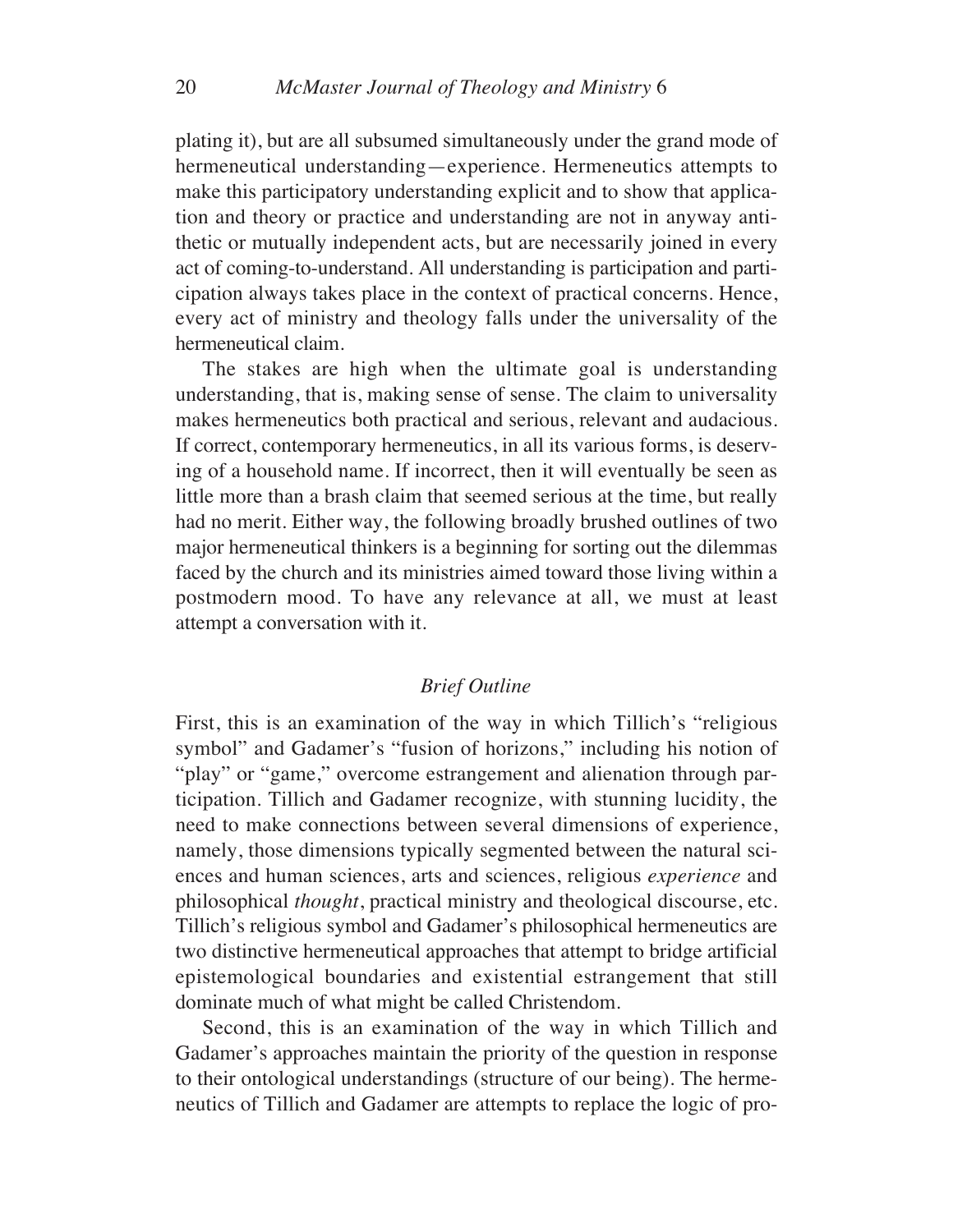positions with the logic of dialectic (question and answer) that does not have a fixed resting point or end but is a perpetual participation in infinite possibilities. It will be argued that their dialectical approaches are attempts to make the deepest thoughts and feelings accessible to understanding. For example, it will be shown that for Gadamer the aesthetic consciousness (e.g., in his notion of "play" or "game") must reclaim the truth value it has lost, and that for Tillich the religious symbol must be revived (e.g., employed in discourse) as it participates in the transcendental to which it points.

Third, this paper, as primarily an examination of how each thinker overcomes alienation and foreignness, will look closely at their respective views of the subject and object bifurcation. It will be argued that through Tillich's correlation of subjective and objective elements that are inseparable in the symbol, and Gadamer's "play" and "fusion of horizons," in which understanding is not a reconstruction but a creative participation in a movement of history without autonomous parts (interpreter or text), there is an overcoming of subject and object dichotomies for a universal hermeneutical experience that must maintain the priority of openness and the question to find truth.

## *A Response to Life and Relativism*

Tillich looks at the world as an apologetic theologian. His apologetic is not a defence of dogma or tradition, but a concern for the "situation."2

2. That exact question was not explicitly stated by Tillich but serves as a foundational question as to why Tillich provided work on symbolism. Tillich characterized his theology as apologetic or as an "answering theology." See Paul Tillich, *Systematic Theology*, I (London: James Nisbet, 1964), 1-8. On the one hand, theological authority, the source of theology, is necessary. On the other hand, the situation or whole expression of the world-view or mind-set of a society must be analysed. In this dialectical approach the authority (in most cases the Bible) supplies the content of theology, but the expression of it will be determined by the questions of the culture. Fundamentally speaking, neither task may be accomplished without an adequate way of expression or interpretation. For Tillich the task is necessarily accomplished through the religious symbol. Therefore, it seems appropriate to ask, How does nonliteral language qualify as adequate? Adequacy is achieved in so much as language facilitates meaning, an understanding of theological authority (with its own symbolic representations) and is able to plumb the depths or analyse particular "present cultural symbolic meanings." Without an adequate language, how could any talk of transcendence be accomplished? In addition to his *Systematic Theology*, Tillich develops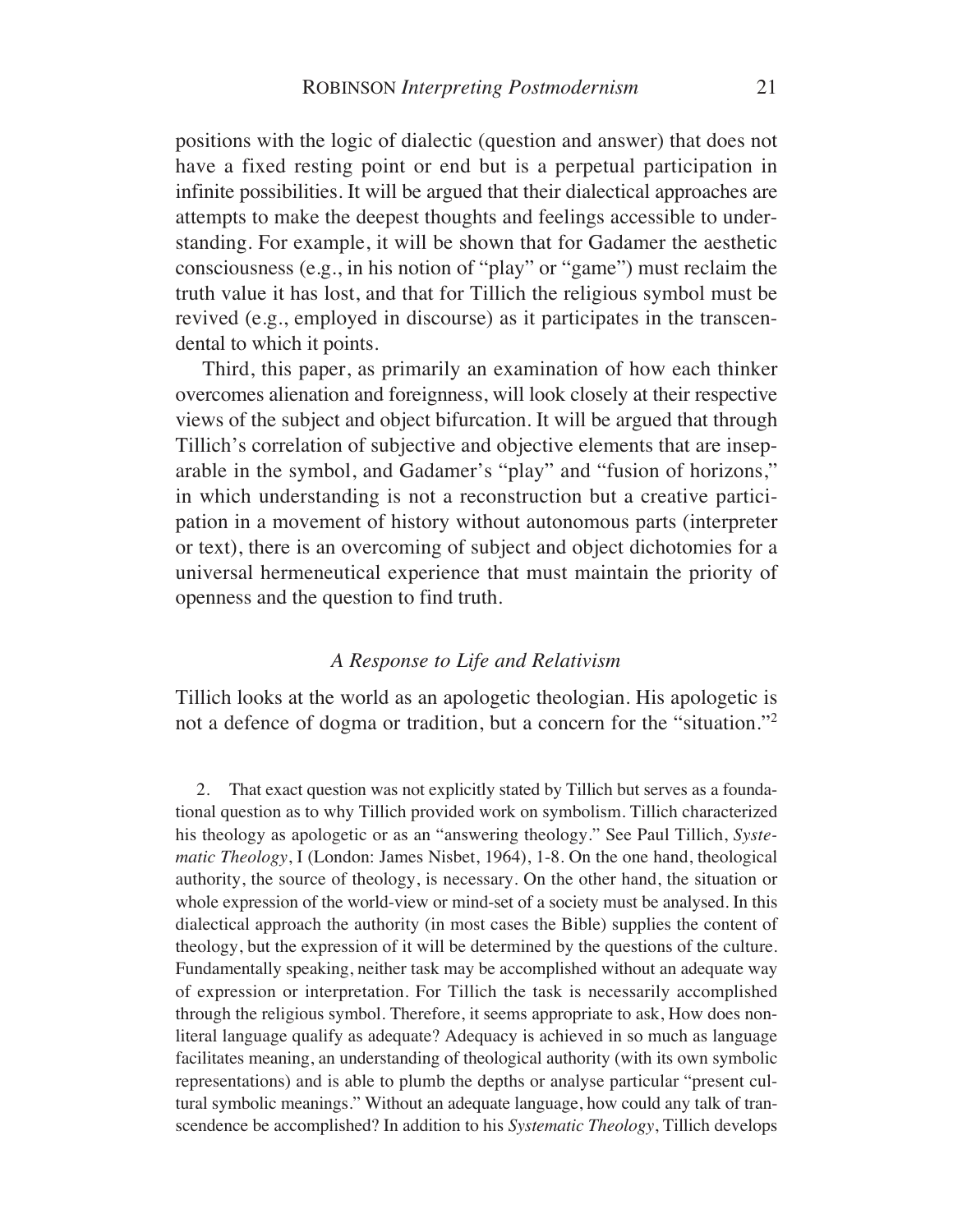Tillich, the "answering theologian," has a concern for correlation that is itself a concern to respond to the time and place of real life questions. In like manner, Gadamer also begins with our situationedness and attempts to describe what it means to understand from the facticity of our existence. Both Tillich and Gadamer regard hermeneutics as unbound to specific and universal methods or finite sets of possible interpretations. Hermeneutics is bound to all situations, for example, home, church, the office, where there is a necessarily unending attempt to come-to-understanding. However, if, as they claim, understanding is the perpetual burden of interpretation and reinterpretation then we must ask how one might participate in the world, church, reading books, etc., without succumbing to a helplessly subjective relativism. Tillich's response is the religious symbol. Gadamer's response is a fusion of horizons in which we encounter life and texts like a work of art through "play."

## *Estrangement and Ultimate Concern*

Tillich's approach to the problems of Western religious traditions does not begin with the question of the existence of God as he believes that such a question should not even be asked.<sup>3</sup> Instead, he begins with what he believes to be the human predicament. Mackenzie Brown, in his introductory section on Tillich's theology, asserts that for Tillich, "…the primary problem is our situation, our sense of estrangement and the tension in which we live."4 Tillich's existential estrangement is an estrangement from the ground of all there is, and in response to this estrangement he calls for the courage "to be" in spite of our estranged existence

"symbol" in his major texts and a number of articles. For example, see further *Dynamics of Faith* (Galaxy Books: New York, 1964); *Theology of Culture* (New York: Oxford University Press, 1959); "The Meaning and Justification of Religious Symbols," and "The Religious Symbol," in Sidney Hook (ed.), *Religious Experience and Truth* (New York: New York University Press, 1961), 3-11 and 301-321.

3. "Thus the question of the existence of God can be neither asked nor answered. If asked, it is a question about that which by its very nature is above existence, and therefore the answer—whether negative or affirmative—implicitly denies the nature of God. It is as atheistic to affirm the existence of God as it is to deny it. God is being-itself, not *a* being." Tillich, *Systematic Theology*, 237.

4. MacKenzie Brown, *Ultimate Concern: Tillich in Dialogue*. First Dialogue. [book on-line] (Washington, DC: University Press of America, 1978, accessed 29 September 2002); available from http://www.religions-online.org/cgi-bin/relsearchd .dll/showbook?item\_id=538; Internet.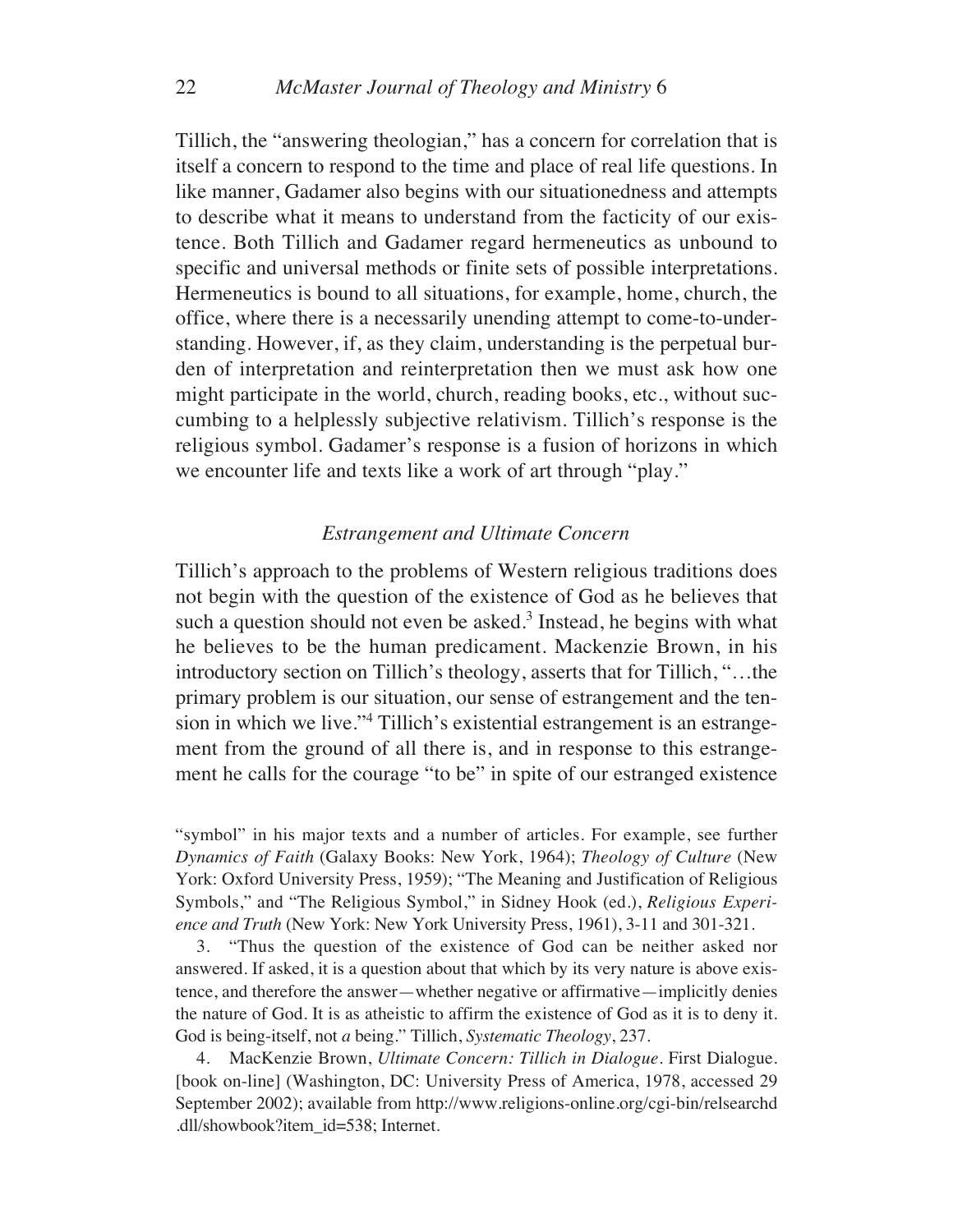toward non-being.<sup>5</sup> Tillich's theology is well known and has been thoroughly criticized for its panentheistic world-view in which God is neither a being nor even a supreme Being, but is the "ground" or "power" of all being.<sup>6</sup> In this sense, all of existence is grounded in "being" which is both finite and infinite, and from which human existence has become estranged.

Unlike the concern for a God who is a personal being, which Tillich considers to be merely a concern for a being alongside other beings, the concern for the ultimate is for that which transcends all that exists, all other beings, yet remains the "ground of being." Faith, for Tillich, as part of the religious enterprise, is the movement toward the ultimate although indefinable concern. This concern is for a God which cannot be defined by words nor even considered *a* God in the traditional sense of classical Christian theism. This is a concern not for a being but "beingitself" because to be something is to be finite<sup>7</sup> and the divine cannot be finite.

Tillich's notion of ultimate concern is both objective and subjective. It is clearly subjective in so much as it is the concern of the person toward something in an *unconditional manner* and it is objective in so much as the person is concerned *unconditionally about* something. Tillich's ultimate concern is a compelling notion of human possibility where one does not simply have a theoretical abstraction or a purely practical ability, where the two may be confused or isolated, but is a possibility of understanding in a unified and whole manner. It is a centred act of the whole self that cannot be merely objective or subjective in character. To be open to the ultimate is to be open to possibility. The final resting place for this movement is the ultimate truth, "the one that no one pos-

5. "God as being-itself transcends nonbeing absolutely. On the other hand, God as creative life includes the finite and, with it, nonbeing, although nonbeing is eternally conquered and the finite is eternally reunited within the infinity of the divine life. Therefore it is meaningful to speak of a participation of the divine life in the negativities of creaturely life. This is the ultimate answer to the question of theodicy. The certainty of God's directing creativity (Providence) is based on the certainty of God as the ground of being and meaning. The confidence of every creature, its courage to be, is rooted in faith in God as its creative ground." Tillich, *Systematic Theology*, 270.

6. For example, see Tillich, *Systematic Theology*, 190. In Tillich's panentheism, God is the ground of all being but is not a being. God is the force that causes all things to exist but he does not exist. To be clear, God is in all things and somehow all things are in God but God transcends and is more than all things.

7. Tillich, *Systematic Theology*, 190.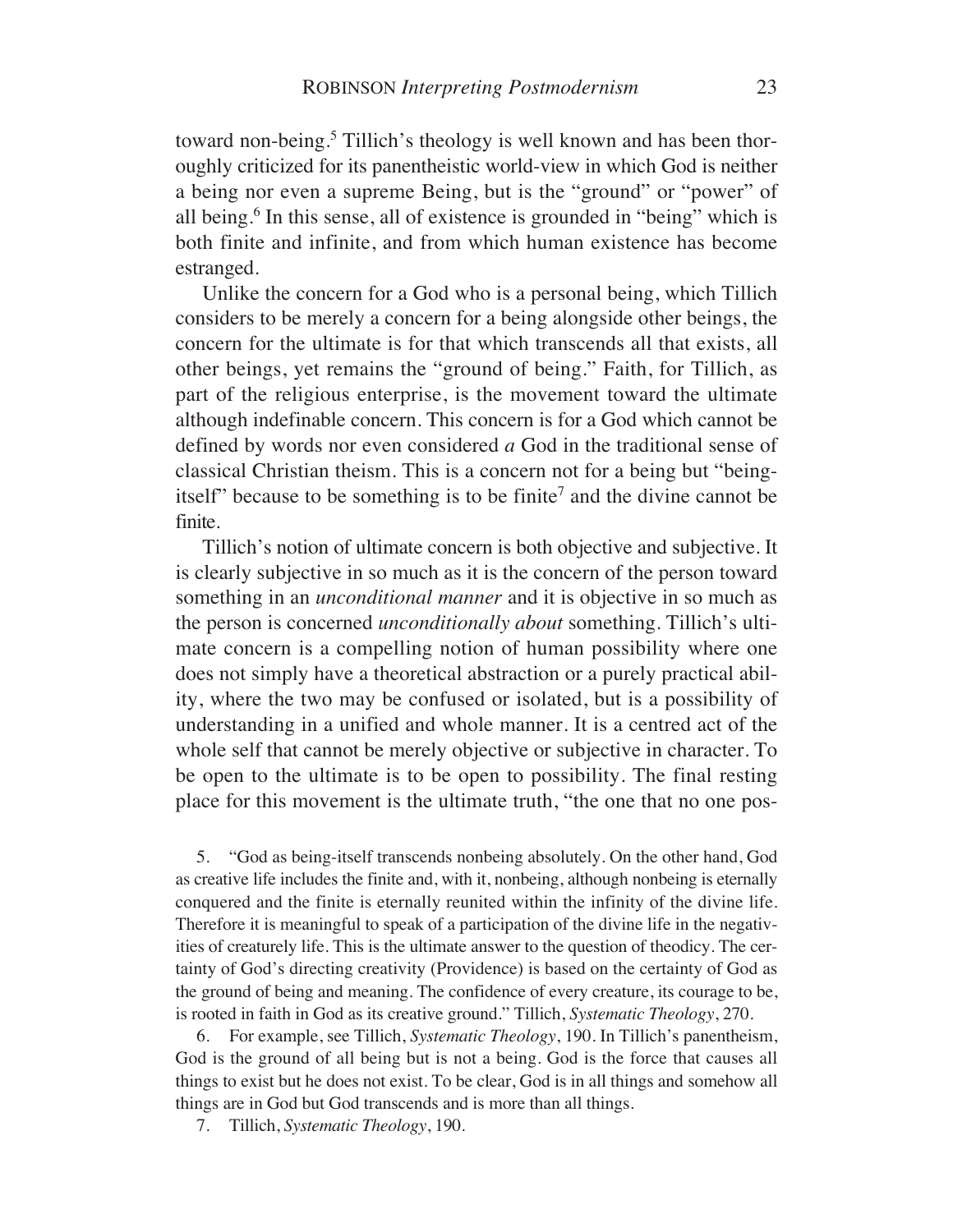sesses."<sup>8</sup> God is not an object that we may know or fail to know but is "Being-itself," in which we participate as whole persons rather than as possessors of scriptural data or empirical facts.

Tillich believes that many religious systems are dangerous sources of estrangement when they become rigid, inflexible, and unable to address anew the meanings of their symbolic life in relation to the ultimate. Consequently, in Tillich's account, it is essential to find a way of restoring the meaning of religious symbols that have been lost to technological, literal-minded prejudices, "bourgeois ways of life, nationalism, and the quasi-religions."9

## *Tillich's Concept of Symbol*

The notion of symbol stands alone, for Tillich, as a key hermeneutic concept and as a way beyond the finite prison of literal interpretive prejudices. There are many who move toward literal interpretation and demythologizing in which the symbolic claim of meaning and significance is left behind as an irrelevant way of speaking meaningfully to a contemporary audience. In contrast to the literalising of many religious ideas, Tillich argues that symbols are indispensable in language and that they represent a way in which we may be opened up to understanding new levels of reality and meaning.

Following his notion of correlation, Tillich interprets religious symbols in relation to the existential or real life questions they point toward. Through an analysis and interpretation of how humanity has understood itself in a given period or culture, Tillich argues one may find questions of priority that otherwise remain to be formulated.10 Much like his quest for interpretation, Tillich finds that questions are expressed in works of science, law, morality and art but must remain to be interpreted to find their questions concerning the meaning of being.<sup>11</sup> In many ways Tillich considers his interpretations or reinterpretations of traditional Christian symbols to be superior because they give expression to the existential situation of modern humanity.12 Scharlemann writes:

- 8. Tillich, *Dynamics of Faith*, 98.
- 9. Brown, Dialogue Two.

10. Robert P. Scharlemann, "Paul Tillich," in Mircea Eliade (ed.), *The Encyclopedia of Religions*, XIV (New York: Macmillan Publishing, 1987), 531.

11. Scharlemann, "Paul Tillich," 531.

12. See further, Tillich, *Systematic Theology*, 47ff. and 59ff.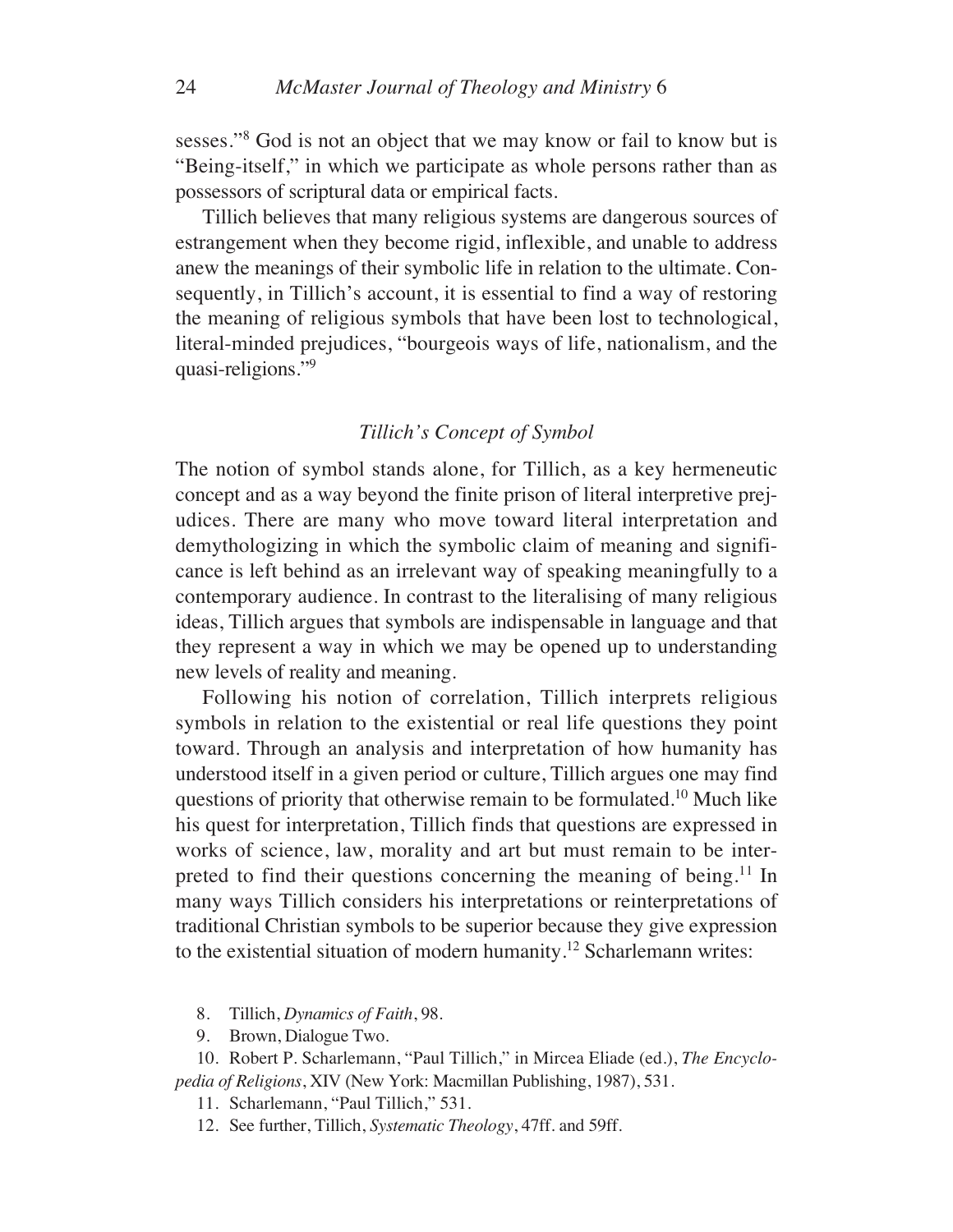Human existence, Tillich said, is itself a question—that is, it has the structure of being open to something beyond it and complementary to it but the way in which that question is formulated changes from time to time. To interpret how it is being asked in a given situation is the task of the analysis of culture.<sup>13</sup>

The religious symbol, for Tillich, both embraces us and is embraced by us as we come back from estrangement and move toward an understanding of the infinite as an existential reality far beyond mere linguistic analysis or grammatical correctness. Not surprisingly, the Enlightenment ideal of objective rationality will necessarily fail to appreciate Tillich's religious symbol as a relational and personal notion.

Tillich's notion of the symbol stands in clear contrast to that of the sign. He believes that the singular common characteristic between signs and symbols is that they point beyond themselves to something else. He writes, "The red sign at the street corner points to the order to stop the movements of cars at certain intervals. A red light and the stopping cars have essentially no relation to each other, but conventionally they are united as long as the convention lasts."14 Signs are used whenever one desires to identify an object in the physical world, usually employing letters and numbers in words. The essential and defining character of a symbol, and its distinction from a sign, is its participation in the reality to which it points.

#### *The Nature, Levels, and Truth of Religious Symbols*

According to Tillich, the symbol is born to open up levels of reality in new and meaningful ways. He presents a twofold manner of openness. First, symbols open up levels of external reality which are otherwise closed off from us. For example, Tillich appeals to the external reality that only the arts can reach through their created symbols. "All arts create symbols for a level of reality which cannot be reached in any other way. A picture and a poem reveal elements of reality which cannot be approached scientifically."15 Second, symbols open us up to a new internal reality and "…[to] dimensions and elements of our soul which correspond to the dimensions and elements of reality."<sup>16</sup> A novel

- 13. Scharlemann, "Paul Tillich," 531.
- 14. Tillich, *Dynamics of Faith,* 41.
- 15. Tillich, *Dynamics of Faith,* 42.
- 16. Tillich, *Dynamics of Faith*, 42.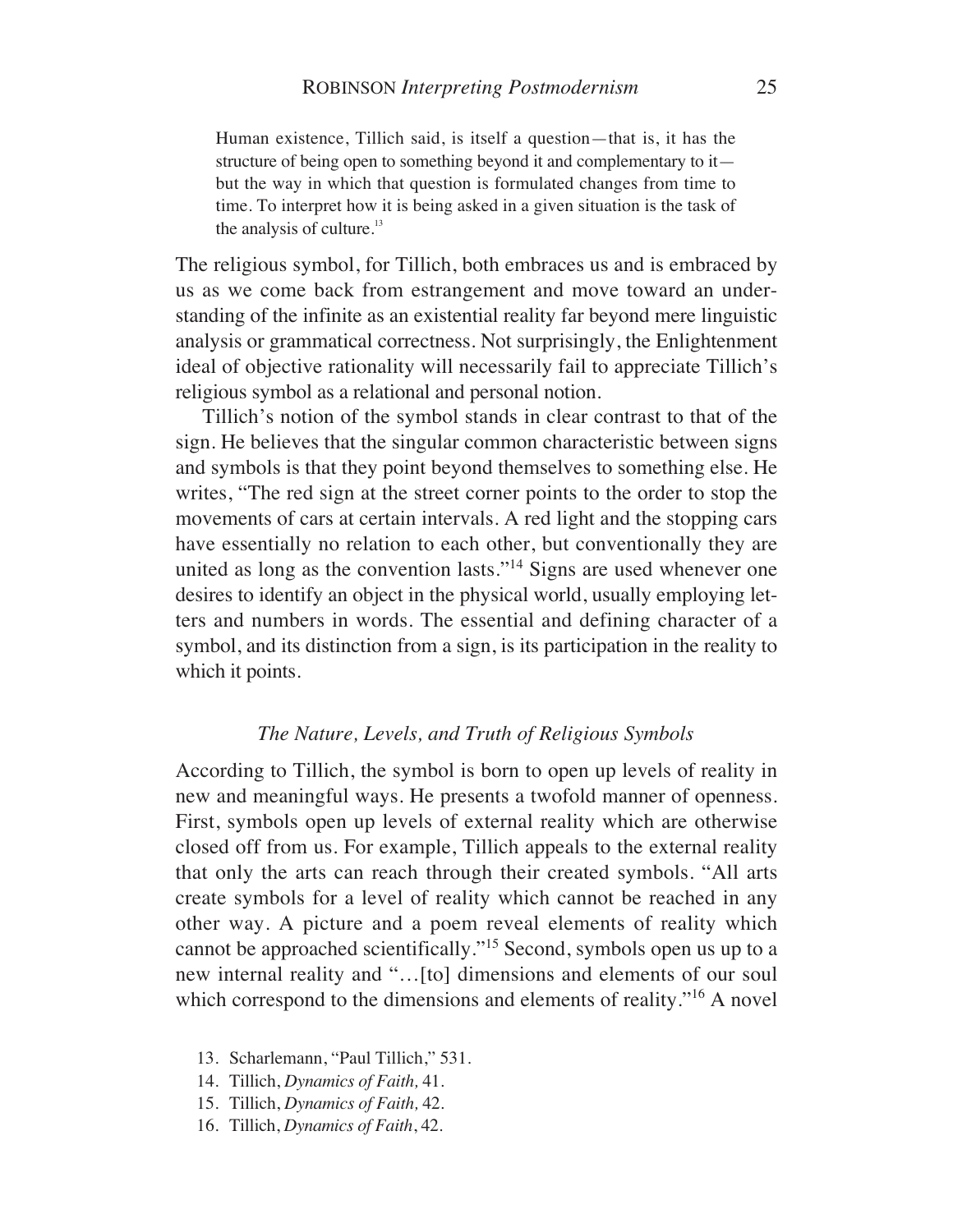or a theatrical play is not only entertaining but it can open us to the hidden depths of our own being. In Tillich's account, one cannot be existentially freed until one embraces and participates in the meaning presented by symbols—an event in which one embraces and is embraced by the symbolic that remains tied to the finite objective referent while offering disclosure of concealed aspects of our being.

Tillich suggests that each epoch in human history unconsciously discovers its own symbols. Cultural symbols, unlike artistic symbols, cannot be produced intentionally by individuals. They are born of the "group unconscious" or "collective unconscious."<sup>17</sup> Unless a symbol is accepted within a culture's given epoch it simply cannot function because it has not been born of that era. "Like living beings, they grow and they die. They grow when the situation is ripe for them, and they die when the situation changes."18 Also, once a symbol has been born of a given context it cannot be replaced with other symbols. In contrast, the conventional character of signs is that they are consciously invented and removed while symbols remain as long as they are meaningful to the "collective unconsciousness."19

Toward the end of his life Tillich acknowledged his overriding apologetic and passion, "My whole theological work has been directed to the interpretation of religious symbols in such a way that the secular man—and we are all secular—can understand and be moved by them."20 Tillich's presentation of the religious symbol is the expression of an existential commitment to a way of life. Religious symbols are means of preserving ultimacy (the highest priority among possible concerns) and in so far as they succeed in yielding an openness to new levels of reality they achieve their existential role of overcoming estrangement and bring us into relation with Being-Itself.

17. Paul Tillich, "The Nature of Religious Language," 194, originally published in *The Christian Scholar* 38 (September 1955), cited hereafter from the reproduced version in David Stewart, *Exploring the Philosophy of Religion* (New Jersey: Prentice-Hall, 3rd edn, 1992), 191-99.

18. Tillich, *Dynamics of Faith,* 43. For instance, Tillich contends that the symbol of the Virgin Mary has died, in part because "the ascetic element which is implicit in the glorification of virginity" no longer has a prominent role in our culture. See further Paul Tillich, *Theology of Culture* (ed. Robert C. Kimball; London: Oxford University Press, 1959).

19. Tillich, "The Nature of Religious Language," 194.

20. Brown, First Dialogue.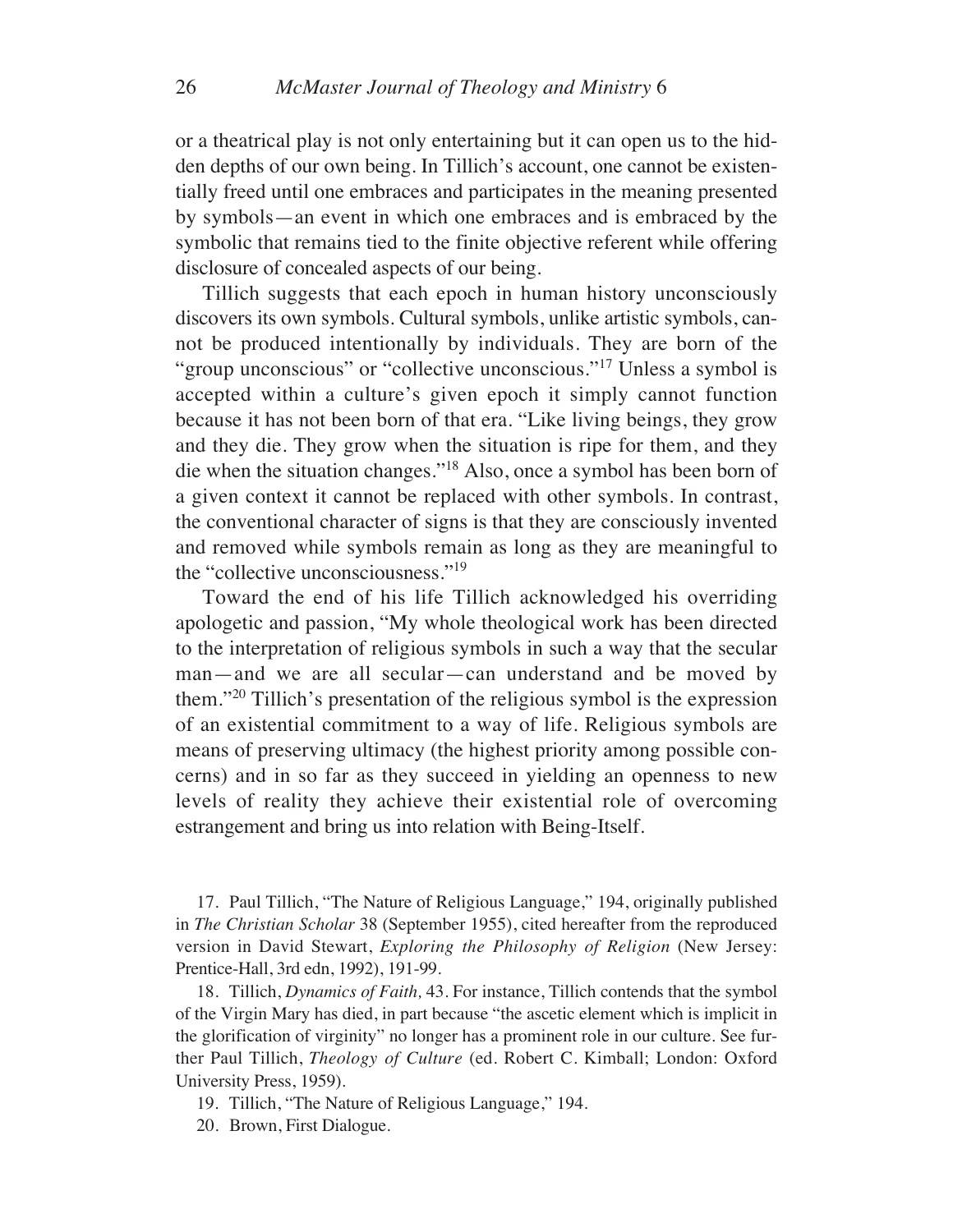Following Tillich's symbolic and non-symbolic characterization of God, one may say that God is thus symbolically a person but is really not a person at all, that is, is actually the ground of being. Though God is not a person, Tillich contends that we must symbolize and encounter God rather than "with the highest of what we ourselves are, *person*."21 Using the symbol of person we allow ourselves to express an understanding of God in the terms of the highest qualities we experience of ourselves, for example, love and mercy. Tillich argues that we may preserve the divine and transcendent as well as that which we experience as persons in symbolizing God as a person.

In all these ways, Tillich shows how the language of either objectivity or subjectivity is less adequate than that of personification, that is, the religious symbol which has elements of both the "unconditional" and the "ego-thou" relationship. He writes: "…in the notion of God we must distinguish two elements: the element of ultimacy, which is a matter of immediate experience and not symbolic in itself, and the element of concreteness, which is taken from our ordinary experience and symbolically applied to God."<sup>22</sup>

# *Heidegger and the Project of Gadamer's Hermeneutics*

Gadamer looks at the world as a participation through creativity—a participation in language as interpretive beings that make intelligible and meaningful what seems incoherent, strange or alien. His participation is a mediation that refuses unilateral determining properties to the present or the past, identity or otherness, self or the other, but to participation in an event that happens to us, rather than a process we determine before hand. Reality is always a horizon of "still undecided possibilities" and of unfulfilled expectations and contingency.

Since coming to prominence in the works of those such as Friedrich Schleiermacher and Wilhelm Dilthey, the discipline of hermeneutics has recently and most profoundly developed into a broader discipline through the thinking and works of Martin Heidegger and Gadamer. Separated by somewhat ambiguous definitions and different uses, their

<sup>21.</sup> Tillich, "The Nature of Religious Language," 196.

<sup>22.</sup> Tillich, *Dynamics of Faith*, 46.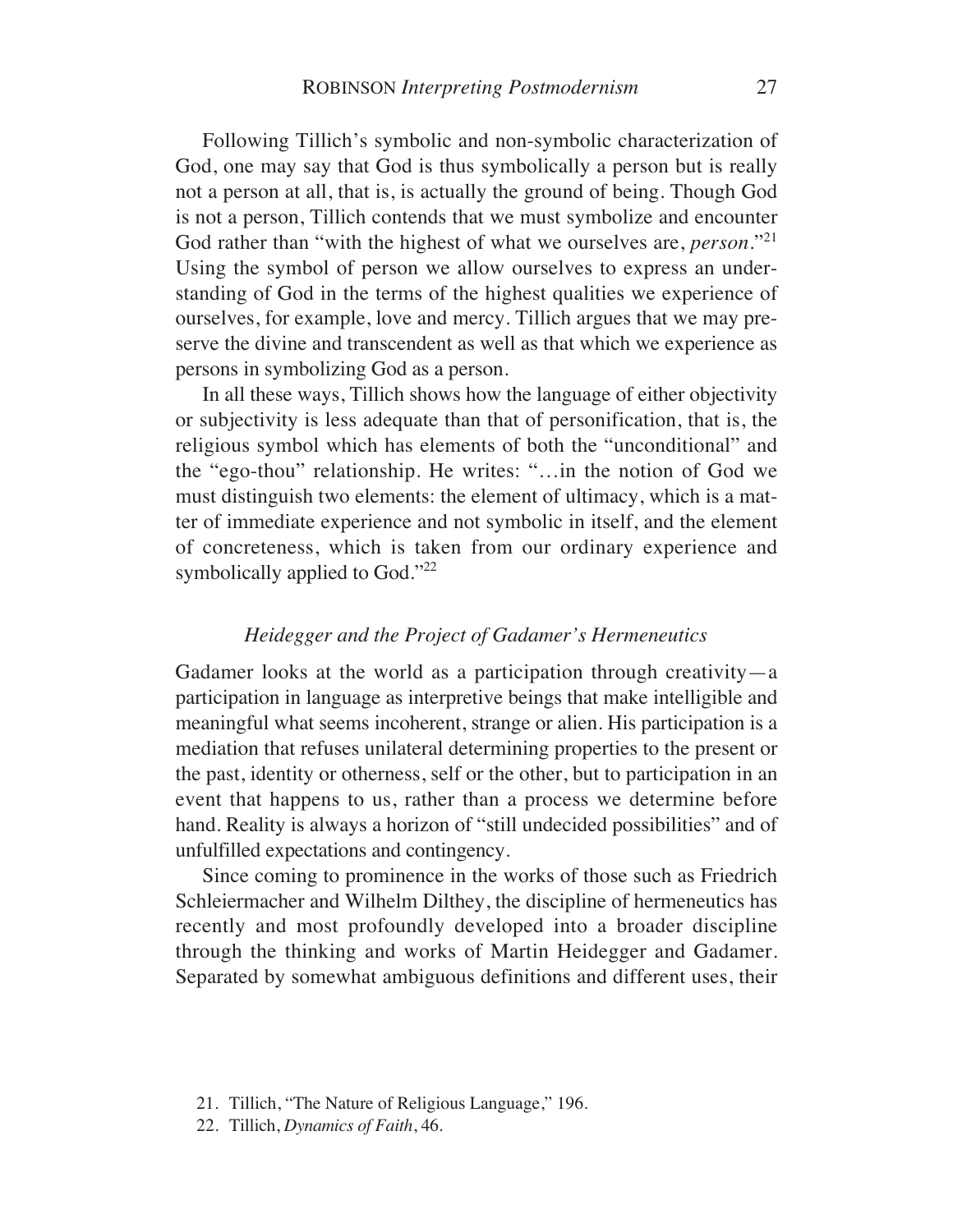ontologically centred hermeneutics maintain that both scientific and cultural knowledge must be derived from the structure of Being itself.23

Although influenced by Dilthey, Heidegger, in *Being and Time*, 24 argues that Dilthey, among others, was unable to overcome the subjective tendencies of Western thought since Descartes. Heidegger believes that subjective tendencies have led to a dilemma in epistemology and an enticing preoccupation with the ideals of the natural sciences and technology. Further, Heidegger rejects the notion of objective historical knowledge (history as something to be viewed or examined by a detached or unbiased attitude that is not conditioned by its own historical situatedness) because Dasein (the "there-being" we all are) is thrown into a world in which language, culture, and institutions of life are already given. According to Heidegger, human existence itself has a hermeneutical structure that underlies all our interpretations, including those of the natural sciences. Being exists in time with conditioned understanding from previous understanding. Truth is not an objective grasp of meaning but an unveiling of Being through the medium of language. Historically conditioned Dasein interprets by bringing prior understanding into the future.

Like Heidegger, Gadamer begins with the axiom that all understanding is hermeneutic. That is, the hermeneutic function (which should not imply method or mechanism) is our basic mode of being-in-theworld. Understanding is neither a methodological concept nor an "attempt to provide a hermeneutical ground for the human sciences," but is "the original characteristic of the being of human life itself."25

Gadamer's philosophical hermeneutics is not concerned with unlocking the proverbial "lock of past meaning" but is, instead, concerned with establishing a dialectic between the past and present, the text, and the interpreter.26 To do this he primarily appeals to language

23. "Being" hereafter capitalized to distinguish the unique consideration of human "being" from other "beings."

24. Martin Heidegger, *Being and Time: A Translation of Sein und Zeit* (trans. Joan Stambaugh; New York: State University of New York Press, 1996 [1927]).

25. Hans-Georg Gadamer, *Truth and Method* (trans. Joel Weinsheimer and Donald G. Marshall; New York: Continuum, 2nd rev. edn, 2002), 259.

26. Osborne writes concerning Gadamer's "fusion": "There are not two (interpretation and understanding) or three (with application) separate aspects in the hermeneutical enterprise but rather one single act of 'coming-to-understand.'" See Grant R. Osborne, *The Hermeneutical Spiral: A Comprehensive Introduction to Biblical Interpretation* (Downers Grove, IL: InterVarsity Press), 371. Osborne's observation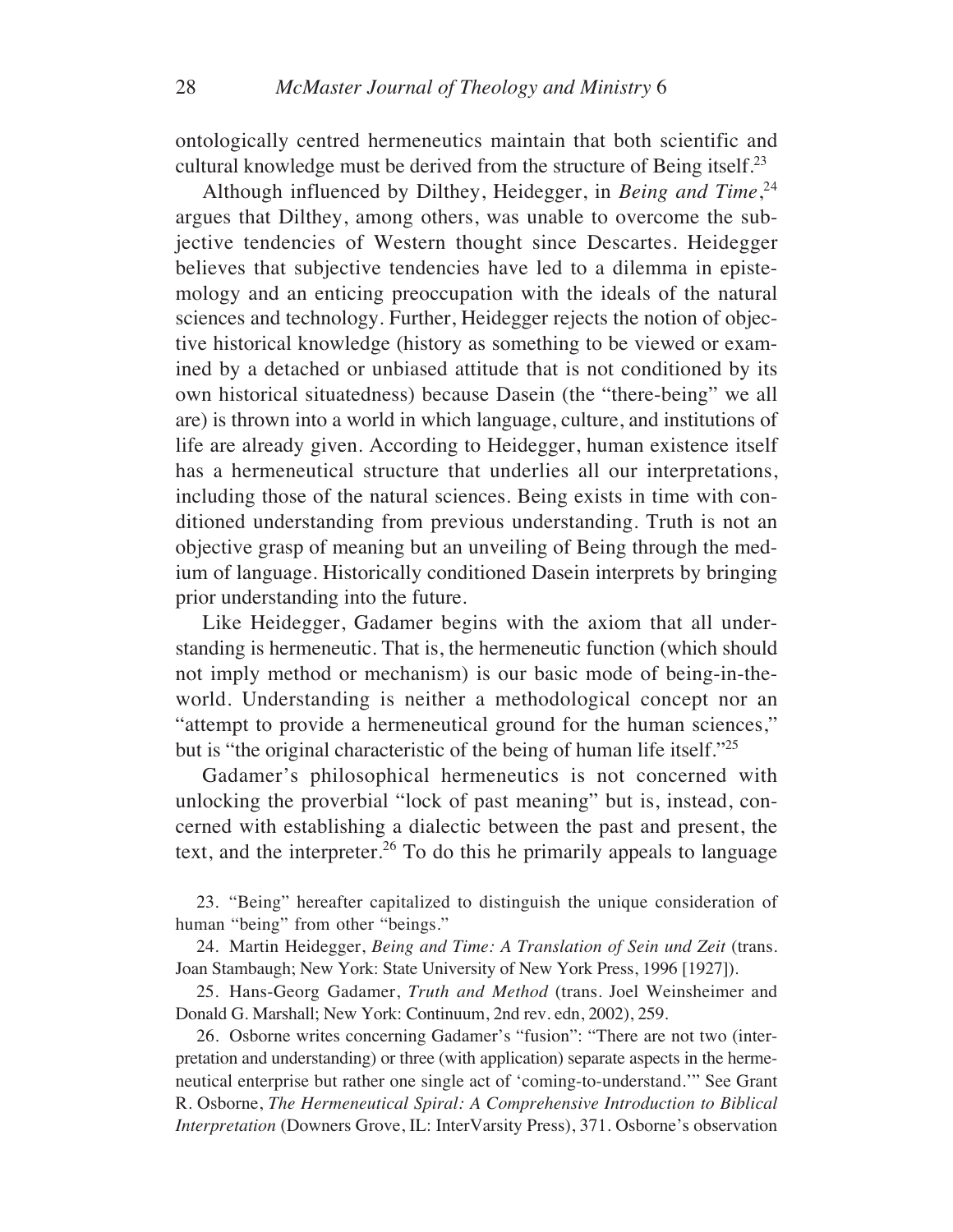and tradition. Following his teacher, Gadamer recognizes that one's present horizon (one's knowledge and experience) is the productive ground of understanding where one's present horizon can be transcended through exposure to another's linguistically encoded cultural tradition.

### *The Fusion of Horizons*

For Gadamer, the structure of the hermeneutical experience is characteristically like that of an event. Within the hermeneutical experience, that is, through the linguistic fusing of the objective and subjective, new horizons of possibility are opened that are rooted in the present and effectively conditioned by the past. This exposure or fusion is the opening up of a subject's horizons to another's horizons and subjectivities. Interpretation and understanding, or as Grant Osborne points out is a "coming-to-understand," are arrived at by a gradual and perpetual interplay between the subject-matter and the interpreter's initial position, that is, one's own horizons and the horizons of a text. Gadamer's interpretation of history and thought denies that there is a single objective true interpretation transcending all view points and simultaneously denies that we are restricted to our own viewpoint. "Coming-to-understand" is never a static and absolute experience but is an interplay involving real risk taking, the universality of which binds together tradition, experience, interpretation, and our effective-history in the comprehensiveness of the hermeneutical experience.

This new relationship of interpretation is not merely an act of one's subjectivity but a historical act as a placing of oneself within a process of tradition where past and present constantly fuse. Gadamer contends that all of life reflects this dialectical movement.<sup>27</sup> To truly experience this reflection for oneself involves a giving over of self to the event and by doing so allowing the subject-matter, for example a text, to speak for

seems correct because for Gadamer all understanding has the structure of an experience, in which language, understanding, interpretation, experience, tradition and effective-history are all bound together to form the universality of the hermeneutical experience.

27. Agreeing with Hegel, Gadamer argues that all "experience has the structure of a reversal of consciousness and hence it is a dialectical movement." Gadamer, *Truth and Method*, 354. Gadamer also argues that, "Every experience worthy of the name thwarts an expectation." (356)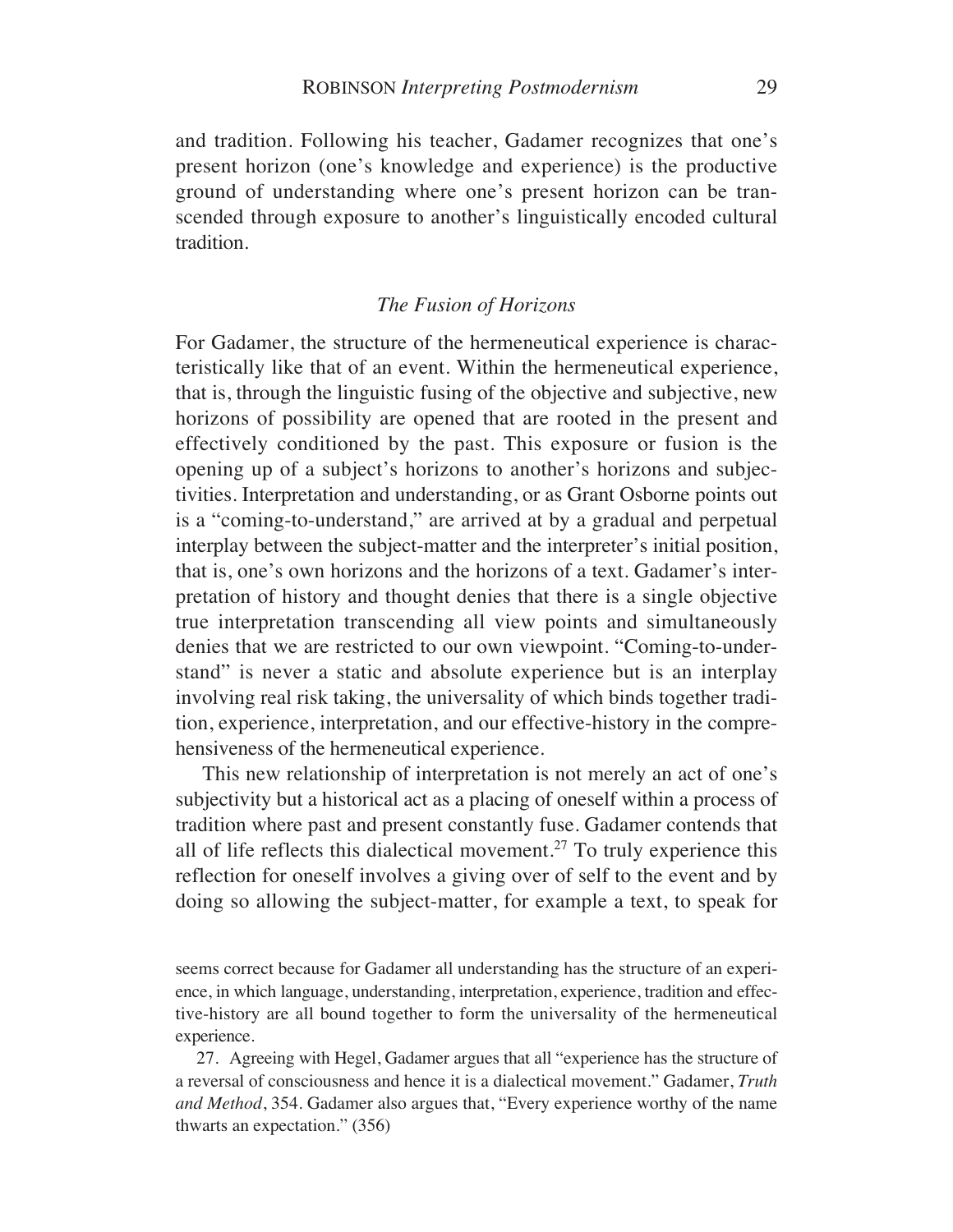itself. To allow a text to speak one must be prepared to be confronted by the new and the unexpected which is negative in so much as something is unpredictable or counter-intuitive. While simultaneously giving oneself over to be grasped by the hermeneutical event one is also incorporating or assimilating the subject-matter into one's own horizon. There is always this sense of reciprocity in Gadamer's thought concerning fusion.

In short, through language and upon the basic mode of being-in-theworld which is understanding, Gadamer argues that one lives in a world which is subjective but nevertheless has a fundamental reality, prior to our subjectivity, that our projected horizons must fuse with to achieve understanding. "All understanding is interpretation, and all interpretation takes place in the medium of language that allows the object to come into words and yet is at the same time the interpreter's own language."28 It is the play between the world of linguistically encoded reality and our historical givenness that represents the coming-to-understand of Gadamer's philosophical hermeneutic.

# *Tradition, Effective History, Prejudice, and Understanding*

Gadamer's explication of what it means to have a tradition does not admit to the obvious. In many important ways Gadamer's notion has far more to do with what it means to be "grasped by" tradition rather than to "grasp at" tradition reflectively. We are all *historically effected consciousnesses*, according to Gadamer, of which hermeneutical understanding attempts to make more structurally explicit. The conditions of prejudice, tradition, and finite historicity culminate in Gadamer's notion of "effective-history" or "history of effects."

It is important to emphasize that Gadamer's effective-history is not a reflective process but has the structure of an experience of an ongoing process of dialogue or interpretation between past and present. Thus, we can be somewhat confident in our ability to be rational but we cannot partake of this confidence without accepting historically mediated intuitions and interests.29 Between the horizon of historically shaped

<sup>28.</sup> Gadamer, *Truth and Method*, 389.

<sup>29.</sup> See further, Brice R. Wachterhauser, "Prejudice, Reason and Force," *Philosophy* 63 (1988), 235.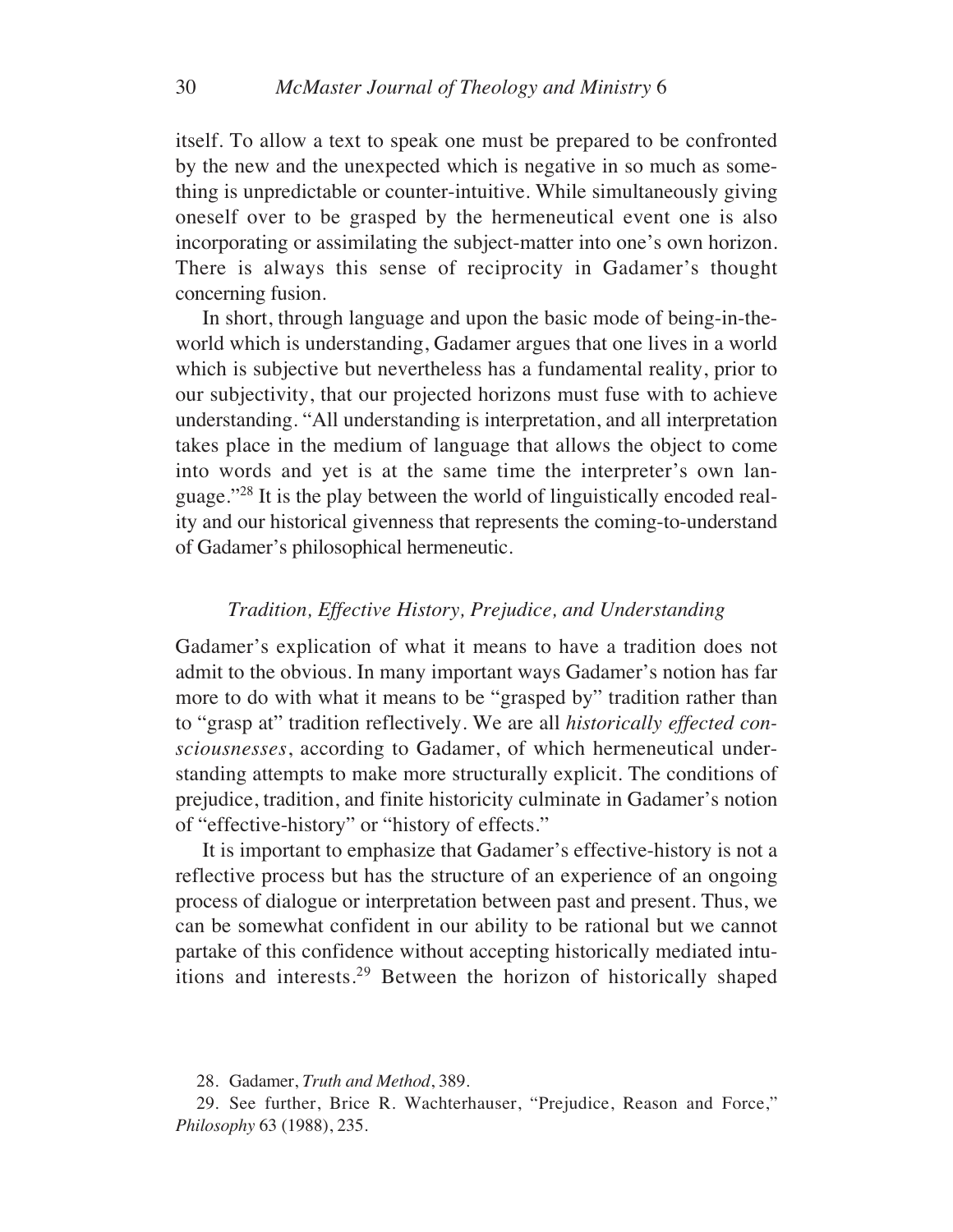prejudices (intuitions) and explicit reasoning, we can never be entirely clear on where we are.30

One of Gadamer's most controversial elements is his defence of prejudices. His interpretation schema assumes a context of intelligibility in which the presuppositions and assumptions (prejudices) of the interpreter enable both understanding and misunderstanding. "A person who does not admit that he is dominated by prejudices will fail to see what manifests itself by their light."31 For Gadamer, an interpretation which holds to the presuppositionless ideal of scientific objectivity is in error and understanding that attempts to scientifically reconstruct the psychologistic intention of the speaker will fail. It is only through the mediation between the interpreter's immediate horizon and his or her emerging horizon that one may participate in the act of coming-to-understand which necessarily involves prejudices or pre-judgments.<sup>32</sup>

Accordingly for Gadamer, it is through tradition, which lives and changes, that some prejudices are discarded and others further enforced as they are put at risk. This is not to suggest that there is a point in time during which all prejudices of worth will be exhausted while those of falsity will be disclosed and erased. On the contrary, there are seemingly infinite numbers of interpretations and prejudices that are possible. Each historically rooted prejudice is influenced by untold numbers of events and untold numbers of meanings that perpetually shape it. How could one ever expect to critically evaluate and be completely objective about the conditions that conceive of prejudice? Surely, a hermeneutical approach that ignores the facts of the human context-bound nature and supports a presuppositionless interpretation exposes its own prejudice in trying to escape preunderstanding.

# *Play, Poetry, Openness, and Dialogue*

Gadamer's persistent objection to the radical severing of subject and object, being and thinking, particularly manifest within the advent of Cartesian dualism, reflects his overarching concern with the alienation of humanity that has become, to him, the foundation of Western philosophy and the Western world. Against said alienation, Gadamer argues for the rekindling of the ignored sphere of art and its own truth claims.

- 30. Gadamer, *Truth and Method*, 335.
- 31. Gadamer, *Truth and Method*, 360.
- 32. Gadamer, *Truth and Method*, 234, 267.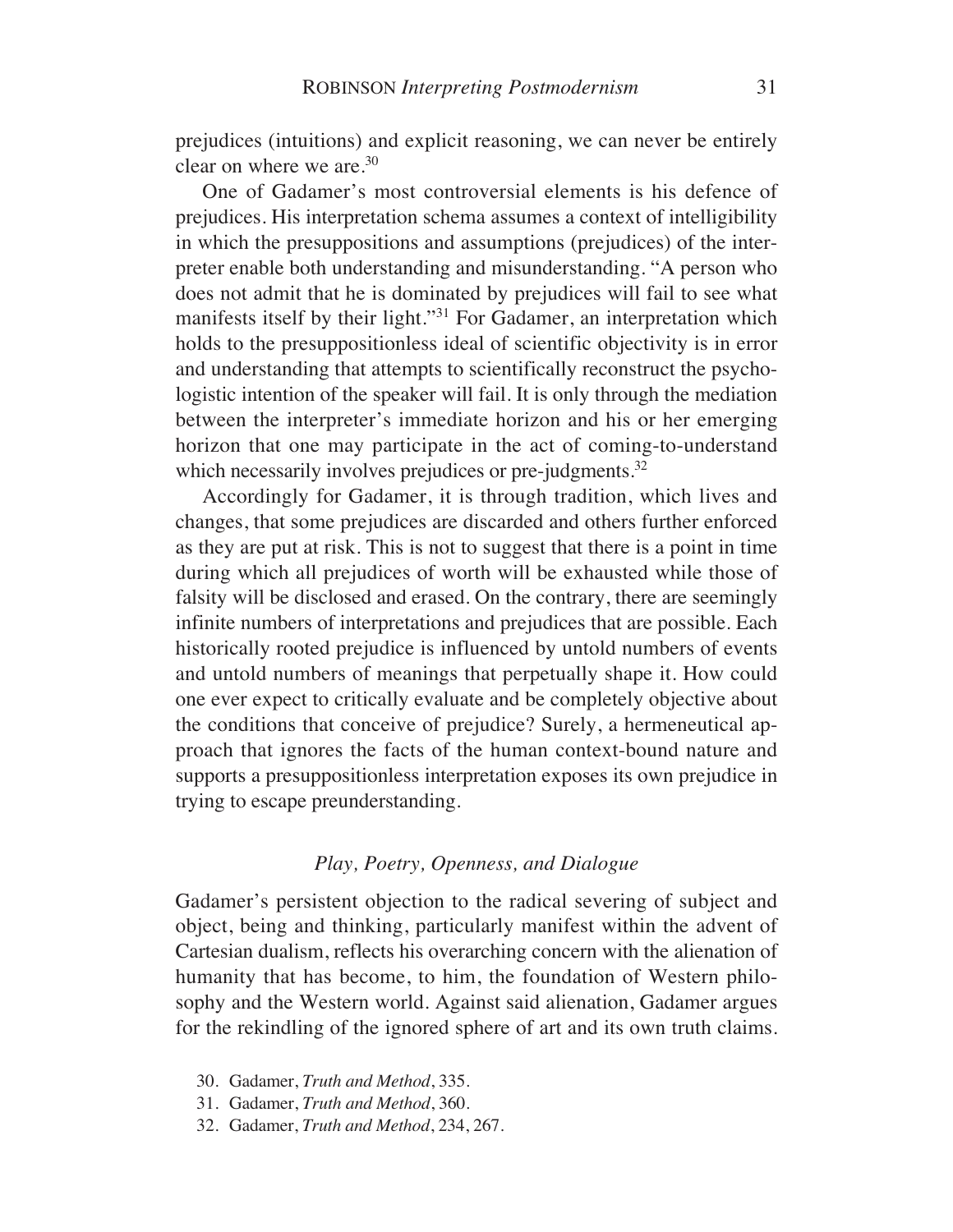Through an ontological analysis of the experience of philosophy and the experience of art, Gadamer believes he has found an experience of truth ignored by many. "The fact that through a work of art truth is experienced that cannot be attained in any other way constitutes the philosophic importance of art, which asserts itself against all attempts to rationalize it away."33 Especially important for Gadamer's recovery and development of notions of truth and understanding, is his notion of "play" or "game." His analysis of the ontology of the experience of art borrows much from Hegel and offers itself as an analysis of the experience of truth—a participation with ourselves in our encounters with art and infinite possibilities.

In play one commits to a trans-personal understanding where dialogue between oneself and the work is not where one is merely talking with onself but an existential leap involving testing and risk-taking.34 Play has the potential to overcome the subject/object dichotomy in which we do not confront the game as an object but participate in it as an event—as we give ourselves over to the rules (the structure of the game). In Gadamer's play there is a strong sense of the transformative quality of artwork and the dislocation of our own pre-understandings, and even our identity. If one encounters a genuine work of art and remains unchanged then one has not truly encountered the work at all. While it is a personal experience, play is not merely about one who plays but an experience where "all play is a being-played." The experience is not a sequence of intentional activities where we "do" something, but a counter-intentionality or negative experience in which one is grasped by the game in unexpected ways. Consequently, genuine dialogue in the experience of play involves vulnerability, risk, and exposure which, to be clear, is neither through passive subjective experience nor external objective happenings. Like most transformative processes, play involves laborious and travailing efforts. A neutral or indifferent engagement will not suffice. To have an experience of truth in a work of art one must be willing to engage it like a game and become subject to its rules, which include the possibility of somehow losing. The experience goes beyond method and resists a reduction of the problem of understanding to either

#### 33. Gadamer, *Truth and Method*, xiii.

34. Writing concerning the experience of the work of art, Gadamer says that "Everything familiar is eclipsed." See Hans-Georg Gadamer, "Aesthetics and Hermeneutics," in David E. Linge (ed. and trans.), *Philosophical Hermeneutics* (Los Angeles, CA: University of California Press, 1st pbk. edn, 1977), 101.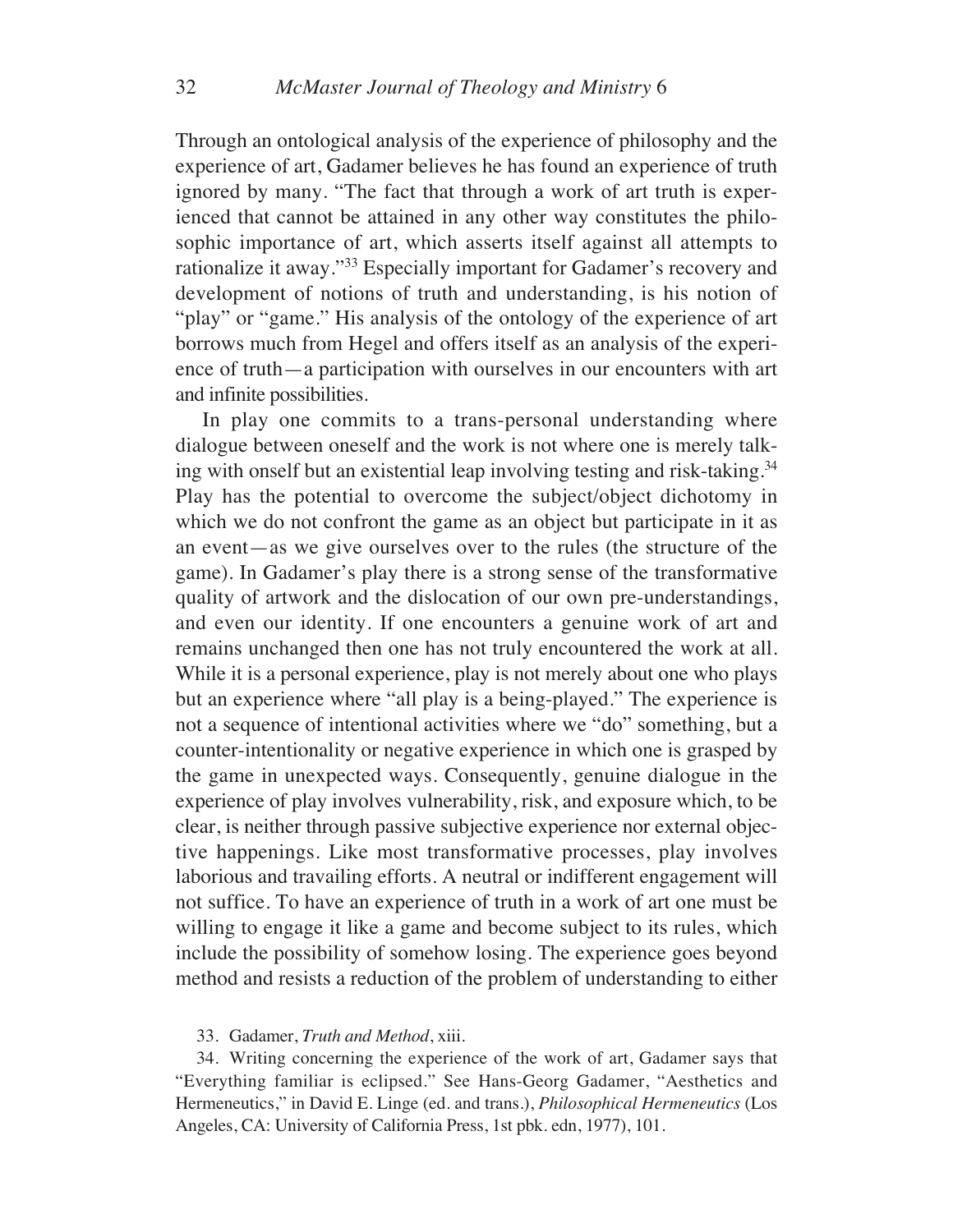the subjective consciousness of the interpreter or the originator of the work—it is a disclosure of our ontology and understanding beyond the ordinary. "Art is a special organ for understanding life because in its 'confines between knowledge and act' life reveals itself at a depth that is inaccessible to observation, reflection and theory."35 The voice present in an experience of art is an intimate and changing encounter with ourselves as well as the object of our attention. In his "Aesthetics and Hermeneutics" (1964) essay Gadamer writes:

The intimacy with which the work of art touches us is at the same time, in enigmatic fashion, a shattering and a demolition of the familiar. It is not only the "This art thou!" disclosed in a joyous and frightening shock; it also says to us; "Thou must alter thy life!"<sup>36</sup>

In the work of art, like other experiences of openness, one is engaged in the structure of the question. For Gadamer, all knowledge is mediated through the question. The openness in the question consists in the fact that it is not yet answered—it must be undetermined, unknown. Gadamer asserts that one of the greatest achievements of the Socratic dialogues is to show that it is more difficult to ask questions than to answer them.37 There must be something new in the openness because Gadamer believes that to be able to ask necessitates wanting to know; wanting to know necessitates not knowing—a genuine desire to encounter the new. Gadamer wants to avoid anything that is only posing as a question and is really only an apparent question. To have asked a question "rightly" is to have come into true openness without holding to false presuppositions.<sup>38</sup> It is enough at this point to say that what unfolds during dialogue or conversation is more than mere opinion. "What emerges in its truth is the logos, which is neither mine nor yours and hence so far transcends the interlocutors' subjective opinions that even the person leading the conversation knows that he does not know."39

In short, Gadamer's question and answer dialectic can be understood as a temporally contingent dialogue of interpretation which evolves in relation to the rules of emerging historical contexts and real life questions. The real is the hermeneutic experience of possession by means of

- 35. Gadamer, *Truth and Method*, 235.
- 36. Gadamer, "Aesthetics and Hermeneutics," 104.
- 37. Gadamer, *Truth and Method*, 362.
- 38. Gadamer, *Truth and Method*, 363-64.
- 39. Gadamer, *Truth and Method*, 363.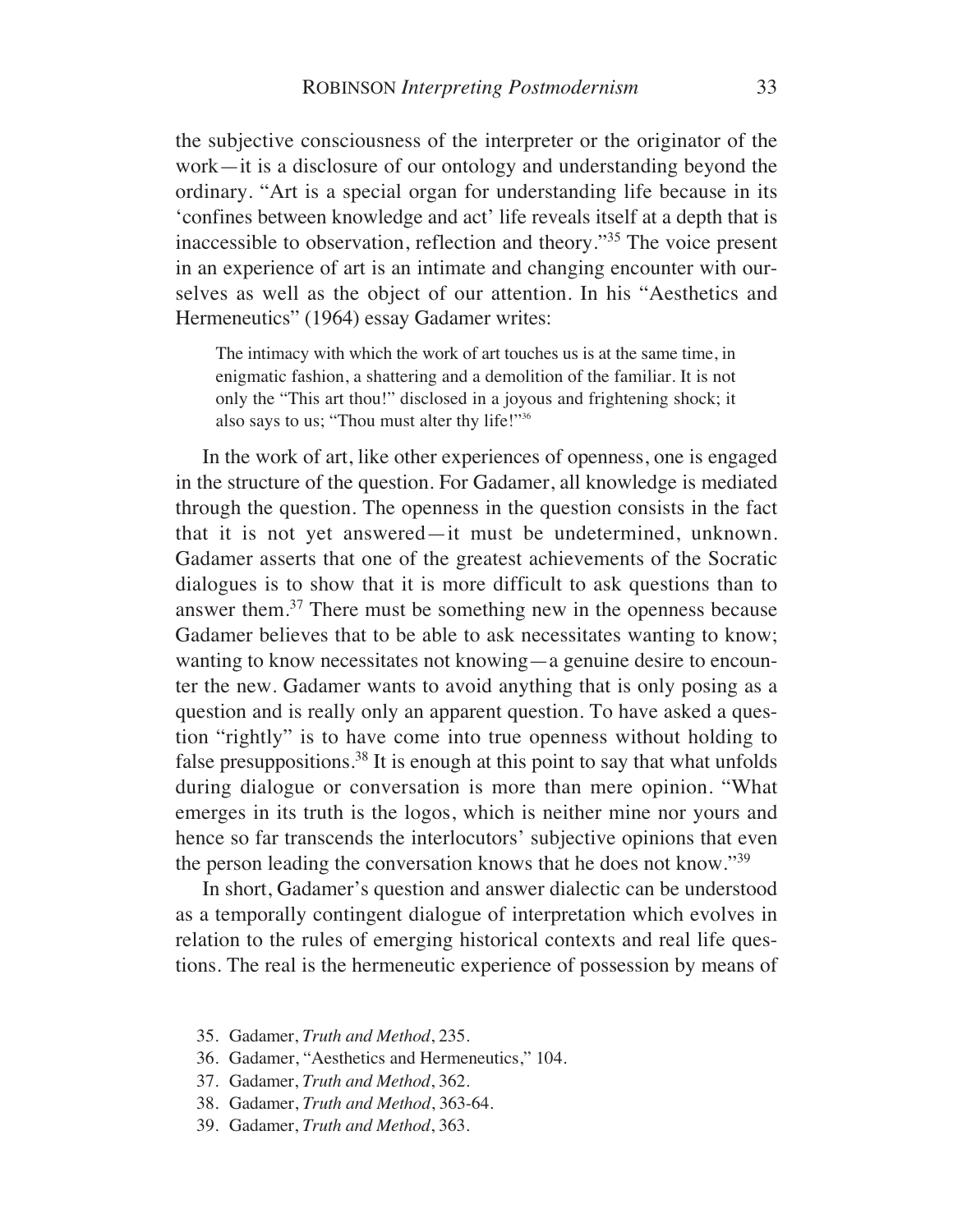which we are opened up for the new, the different, and the true. Through asking a question, experience (e.g., of a text) is brought to life, so to say. Every question brings about a modification or move of the horizon of the writing. All that is questioned is also limited and directed by the questions of the interpreter and, of course, the evolving text itself. Gadamer's question/answer dynamic, distinguished from intentionality, is always a claim within a context. Through the horizon of the question we come to understand why someone might make a given claim at a given point in time. To be clear, the question is the mode or locus of encountering something different and not the claim which answers the question.

### *Conclusion*

Based on the work of Paul Tillich and Hans-Georg Gadamer I have tried to make a general outline of the features of participatory hermeneutics. It is only when we accept the universality of hermeneutical consciousness as the movement to overcome estrangement and alienation, that we can begin to participate in understanding beyond science and either extremes of head or heart knowledge. Traditionally, the hermeneutic act has been understood as that which offers insights that may contribute to the understanding and application of various concepts of translation; philological, legal, and theological. However, the hermeneutical experience, arguably best exposed in Gadamer's hermeneutic event and complemented by Tillich's existential participation in the symbol, offers a turn that not only contributes to a fuller understanding of the traditional hermeneutic act itself but of experiences as they relate comprehensively to our understanding of ourselves in the world. A conceptualization of the hermeneutical event as an unfolding expression of our primary Being-in-the-world is of fundamental importance to a fuller conceptualization of the boundaries and possibilities of both philosophical and theological enterprises at large and the living dynamic of experience in particular.

In Gadamer's hermeneutics one finds a profound ontological move away from prescriptive and mechanical concerns (typified by the sciences) and the emphasis on subjectivity, as a concerted effort to develop an understanding of the best examples of our self-encounters and expressions, for example, the poetic expression and the dialectic knowledge of the question. In Tillich's hermeneutics one finds an effort to develop the existential participation with the symbol and the religious